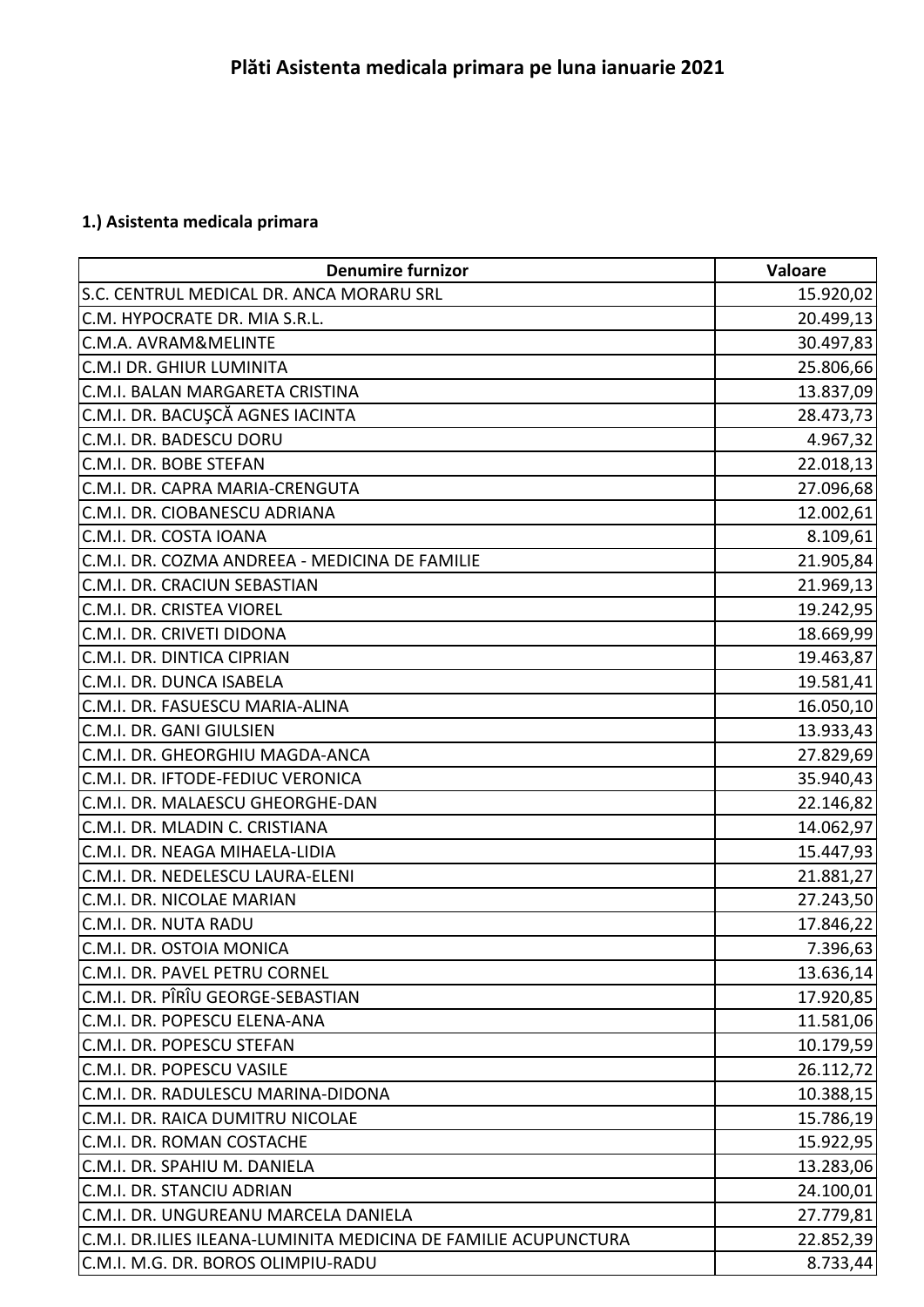| C.M.I. MED. FAM. DR. MANOLE CORNELIA-ALEXANDRA                            | 17.399,49  |
|---------------------------------------------------------------------------|------------|
| C.M.I. STANCIULESCU GEORGIANA                                             | 22.106,86  |
| C.M.I.DR.GHITOIU GHERGHINA                                                | 21.738,21  |
| C.M.M.F. DR MIHAILOV LILIANA                                              | 21.426,46  |
| CAB.MED. GEN. DR. VLASIN SERGIU                                           | 7.754,14   |
| CABINET MEDICAL DE FAMILIE DR. COMISEL GABRIELA SRL                       | 19.729,08  |
| CABINET MEDICAL DR. MIHAI DUMITRU SRL                                     | 6.041,43   |
| <b>CATMED SRL</b>                                                         | 21.985,12  |
| <b>CAVIMED</b>                                                            | 22.014,28  |
| CENTRUL MEDICAL DE DIAGNOSTIC SI TRATAMENT AMBULATORIU SI MED.            | 531.955,95 |
| <b>PREVENTIVA</b>                                                         |            |
| CENTRUL MEDICAL DIEFFENBACHIA DIAGNOSTIC SRL                              | 13.634,07  |
| <b>CENTRUL MEDICAL LIAD SRL</b>                                           | 11.523,19  |
| CENTRUL MEDICAL RODICA SRL                                                | 13.335,56  |
| CM. DR. CHIORALIA N CARMEN SORINA - CABINETE MEDICALE ASOCIATE MG         | 34.333,74  |
| <b>CMAMF DR. IVANCIU IONEL</b>                                            | 27.075,56  |
| CMAMF DR.ALEXANDRU CRISTINA                                               | 25.688,08  |
| CMI - BUCUR I. ILEANA                                                     | 10.751,29  |
| CMI - BUSNEAG I. ILIANA CARMEN                                            | 27.243,06  |
| <b>CMI ALBU DANIEL</b>                                                    | 12.968,64  |
| CMI BADEA D BEATRICE RODICA                                               | 6.441,50   |
| <b>CMI BANU DANIEL</b>                                                    | 13.135,52  |
| CMI BARI GHEORGHE IULIANA                                                 | 22.628,41  |
| CMI CARTAS DR SAVA DAN                                                    | 19.626,00  |
| <b>CMI DERIOIU DANIEL IONUT</b>                                           | 15.757,51  |
| CMI DOGARU P. PETRU                                                       | 14.370,14  |
| CMI DR BUZESCU DAN AUREL                                                  | 19.612,92  |
| <b>CMI DR CATOIU LAVINIA</b>                                              | 16.662,78  |
| CMI DR CEAUSU ANDREEA MAGDALENA                                           | 17.920,11  |
| CMI DR DELEANU CRISTIAN-DANIEL                                            | 8.565,93   |
| CMI DR DINULESCU DANIELA MEDICINA DE FAMILE SI RECUPERARE, MEDICINA FIZIO | 17.528,18  |
| <b>CMI DR DODU CORNELIA</b>                                               | 12.175,26  |
| CMI DR DRAGHICI MARIA ELIDA                                               | 20.608,72  |
| <b>CMI DR FILIP AURELIAN</b>                                              | 14.231,35  |
| CMI DR GHICA-RADU ADRIANA                                                 | 29.331,52  |
| <b>CMI DR HOBLE ANA</b>                                                   | 21.496,32  |
| CMI DR IONESCU RAFAEL                                                     | 18.627,53  |
| CMI DR MUSAT IULIANA                                                      | 18.615,18  |
| <b>CMI DR NEGRU CRISTIAN</b>                                              | 9.084,92   |
| CMI DR NICULESCU VICTORITA                                                | 11.749,82  |
| CMI DR POPESCU-LUNGU DANA-OLGA                                            | 20.495,63  |
| <b>CMI DR TINC DOINA</b>                                                  | 5.163,46   |
| CMI DR. BIRAU LUIGI GHEORGHE                                              | 22.030,09  |
| CMI DR. BJERKESTRAND ANDREEA FLORINA DANA                                 | 20.394,23  |
| CMI DR. CAMBUROV MIHAELA LOREDANA                                         | 12.836,54  |
| CMI DR. CHIFOREANU GABRIEL                                                | 14.533,43  |
| CMI DR. COJOCARU VALENTIN                                                 | 6.041,82   |
| CMI DR. COSTANGIOARA VALERIU                                              | 21.690,44  |
| CMI DR. DUMAN NICOLAE                                                     | 19.786,75  |
| CMI DR. ENACHE VETURIA MARIA                                              | 34.715,39  |
|                                                                           |            |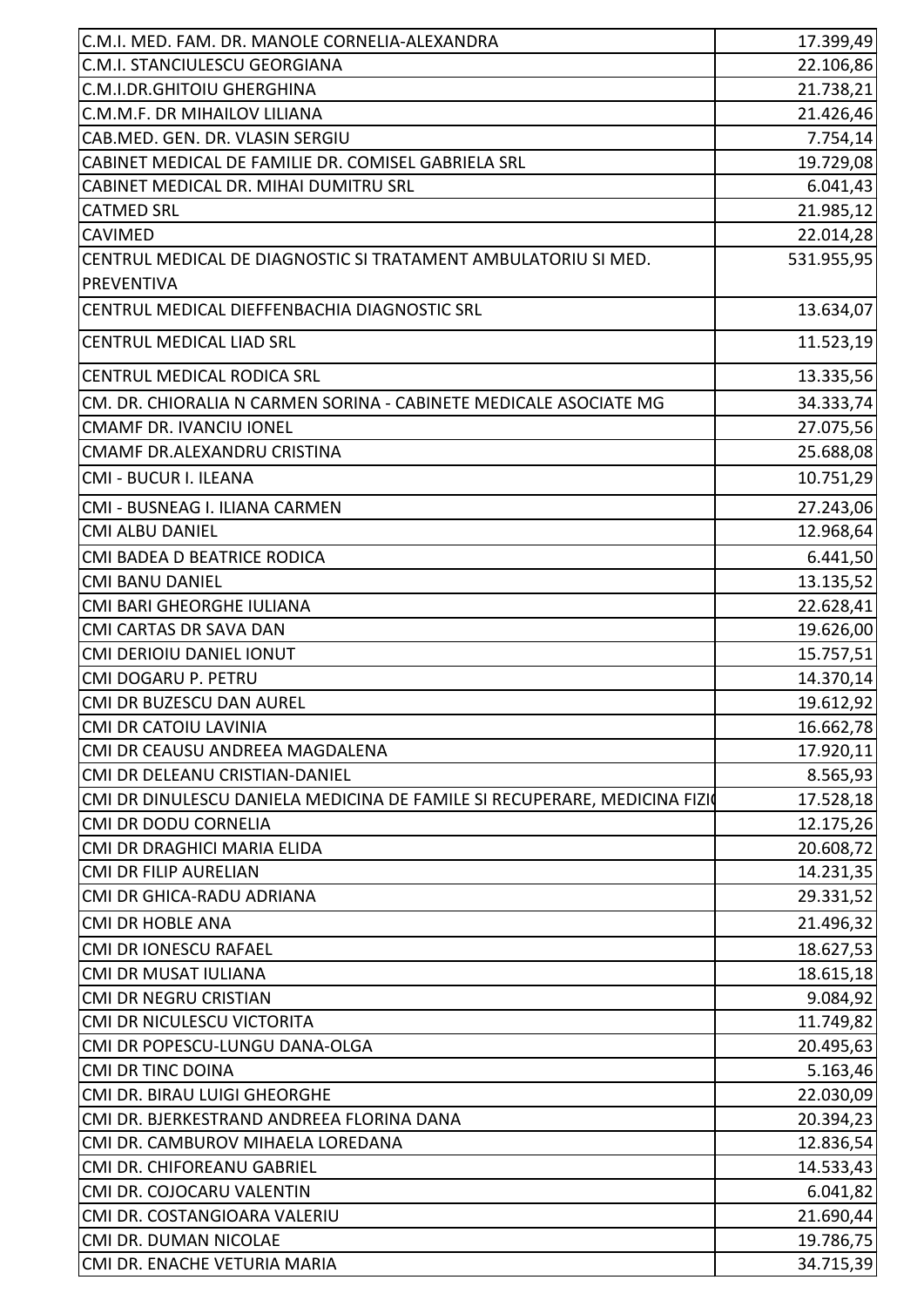| CMI DR. FLORIAN PETRUTA                           | 11.925,58 |
|---------------------------------------------------|-----------|
| CMI DR. GAVRILA CONSTANTIN                        | 15.585,46 |
| CMI DR. GINGU VALI                                | 23.706,30 |
| CMI DR. GUZU CRISTINA                             | 30.389,82 |
| CMI DR. HUDICI VIRGILIU-DANIEL                    | 20.564,18 |
| CMI DR. ILIE MARGARETA                            | 17.279,35 |
| CMI DR. ION MIHAITA EMILIAN                       | 21.498,31 |
| CMI DR. KRAKSNER SRL                              | 11.692,36 |
| CMI DR. LINA ION                                  | 20.962,33 |
| CMI DR. MARGINEAN ANDREEA                         | 23.964,65 |
| CMI DR. NEDELCU VIVIANA                           | 25.950,71 |
| CMI DR. NICOLAE SICINSCHI MIOARA                  | 13.745,00 |
| CMI DR. ONEL MADALINA ELENA                       | 23.518,58 |
| CMI DR. POPA ELENA RAMONA                         | 7.636,80  |
| CMI DR. POPA NICOLAE-CIPRIAN                      | 17.403,31 |
| CMI DR. POPESCU ALEXANDRU                         | 10.939,33 |
| CMI DR. RADUCANU ELENA-IULIANA                    | 18.862,82 |
| CMI DR. RUSI EMILIANA                             | 19.927,09 |
| CMI DR. SANDU CARMEN C.MEDIS                      | 10.820,25 |
| CMI DR. SCHIBA MIHAI NICOLAE                      | 12.459,77 |
| CMI DR. SICLOVAN MARIA                            | 17.349,06 |
| CMI DR. SPINEAN MONICA LUCIANA - MEDIC DE FAMILIE | 25.271,74 |
| <b>CMI DR. STAN RADU</b>                          | 26.004,20 |
| CMI DR. TANASESCU LIVIU                           | 11.427,09 |
| CMI DR. TASCAU CLAUDIU SORIN                      | 20.279,06 |
| CMI DR. TOMA DORIN PETRU                          | 9.864,62  |
| CMI DR. ZANFIR MARIAN                             | 12.606,38 |
| CMI DR.MIHAI MIHAELA DANIELA                      | 10.503,60 |
| <b>CMI DR.MIHUT GEORGETA</b>                      | 13.651,32 |
| <b>CMI DR.MITROI CORNEL</b>                       | 20.178,10 |
| CMI DR.PREDETEANU NARCISA                         | 8.394,80  |
| CMI DR.STEFANESCU CRISTINA                        | 14.697,97 |
| CMI DR.TRANDAFIR ILEANA                           | 13.550,13 |
| <b>CMI DR.TUDOSE CRISTIAN</b>                     | 19.794,29 |
| <b>CMI GHINEA ILEANA</b>                          | 13.878,60 |
| <b>CMI IRIMIA MARIUS</b>                          | 15.944,09 |
| CMI MF DR. RUSU FLORIN                            | 25.024,93 |
| <b>CMI NEAGOE IRINA</b>                           | 19.092,82 |
| CMI PASLARU IULIANA-MIHAELA                       | 19.659,76 |
| <b>CMI SECRERIU VIRGIL</b>                        | 20.631,68 |
| CMI TIPISCA SIMONA                                | 10.558,21 |
| CMI UNGURU MIHAELA                                | 12.735,51 |
| CMMF DR. IRIMIA I. EMILIA ALINA                   | 21.349,38 |
| DODI 5109 S.R.L.                                  | 13.269,60 |
| DR.MORARU LUCIAN-CAB.CERC MILITAR                 | 19.869,31 |
| <b>MARINA MED SRL</b>                             | 22.270,73 |
| <b>MED SAN FAM SRL</b>                            | 21.979,97 |
| <b>MEDFAMGRIG</b>                                 | 19.142,59 |
| <b>MEDICAL CLASS SRL</b>                          | 24.200,56 |
| METROPOLIS MEDICAL CENTER SRL                     | 11.774,82 |
| OMNIPRAX MEDICALS S.R.L.                          | 25.028,44 |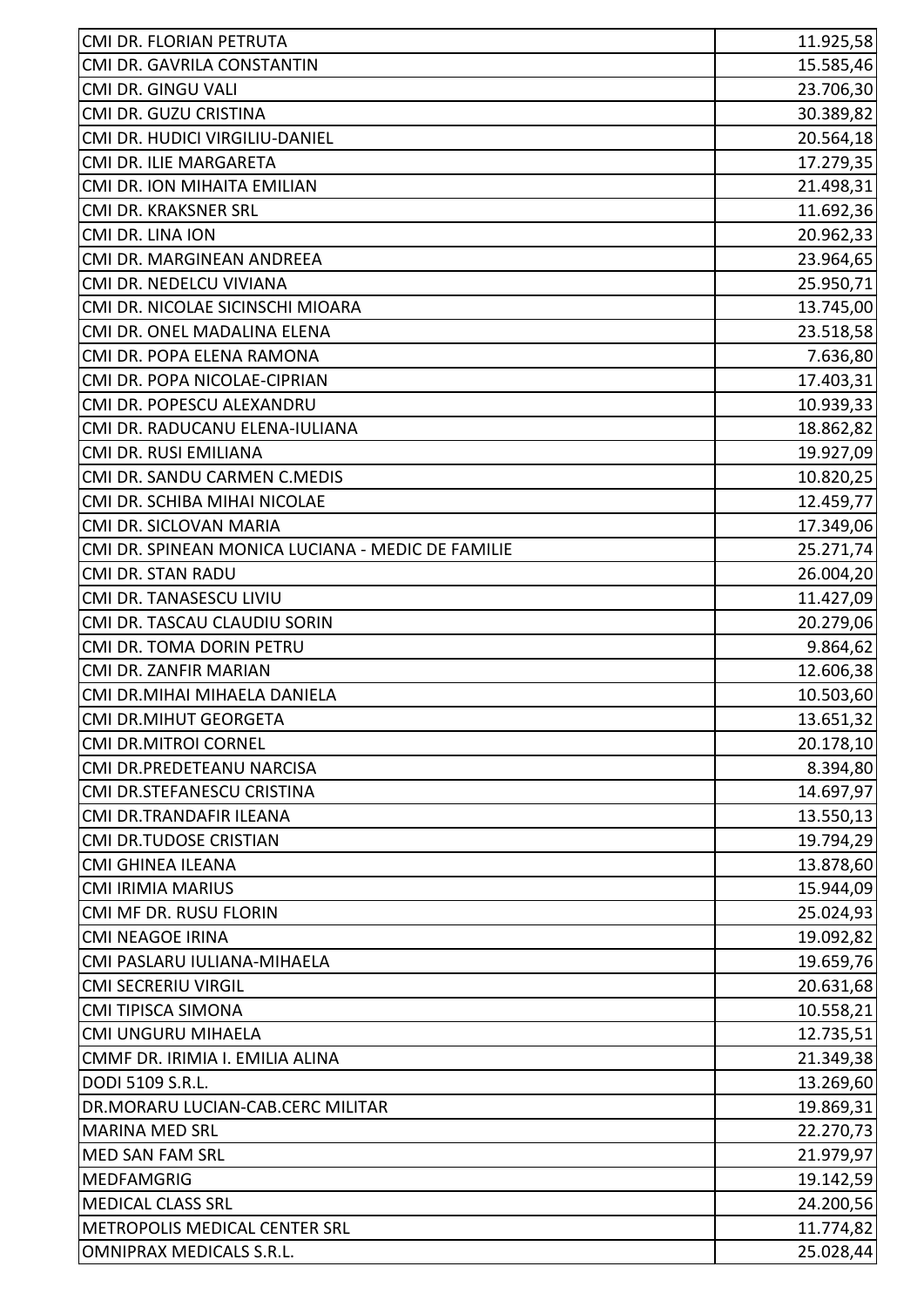| <b>PRANA SERV</b>                        | 8.462,49  |
|------------------------------------------|-----------|
| PSYHO-SOMA MED SRL                       | 20.267,70 |
| S.C. ANGISAN GRUP S.R.L.                 | 12.052,48 |
| S.C. CHIFANMED S.R.L.                    | 31.080,04 |
| S.C. DINU UROMEDICA SRL                  | 9.357,50  |
| S.C. DR. BLAJ ST. CABINET MEDICAL S.R.L. | 14.881,80 |
| S.C. FOCUS LAB PLUS S.R.L.               | 18.485,02 |
| S.C. HOMESON S.R.L.                      | 18.536,08 |
| S.C. LASER MED S.R.L.                    | 13.143,78 |
| S.C. LAUNER FARM S.R.L.                  | 60.851,06 |
| S.C. MEIROSU MED S.R.L.                  | 25.984,84 |
| S.C. MICS MED S.R.L.                     | 9.211,87  |
| S.C. NICOMED S.R.L.                      | 72.017,65 |
| S.C. PANAX MED S.R.L.                    | 7.569,00  |
| S.C. ROT DIAGNOSTIC & TRATAMENT S.R.L.   | 37.759,85 |
| S.C. SANILIFE HEALTH S.R.L.              | 13.189,09 |
| S.C.C.M. DR. GHEORGHE SORIN S.R.L.       | 23.432,14 |
| S.C.C.M. DR. STAN S.R.L.                 | 16.149,46 |
| S.C.M. PRIMA                             | 27.508,21 |
| <b>SC ALESSIA MED SRL</b>                | 13.428,90 |
| <b>SC AMICUS MED SRL</b>                 | 23.431,18 |
| <b>SC ANALIZE LABORATOR SRL</b>          | 20.370,86 |
| <b>SC ANGI MED CENTER TOP SRL</b>        | 7.291,37  |
| <b>SC BADIMEDSAN SRL</b>                 | 18.611,86 |
| <b>SC BORUM MEDICAL SRL</b>              | 34.733,08 |
| <b>SC CAB MIN SRL</b>                    | 21.435,25 |
| SC CAB.MED.DR.BUNDA ACHIM EMIL SRL       | 21.100,45 |
| <b>SC CABIMEDPLUS SRL</b>                | 26.461,76 |
| SC CENTRUL MEDICAL GIRO SRL              | 27.947,69 |
| SC CENTRUL MEDICAL NICOMED SRL           | 17.282,97 |
| SC CENTRUL MEDICAL TINERETULUI SRL       | 33.550,52 |
| <b>SC CHIAJNA MEDICAL CENTER SRL</b>     | 12.148,70 |
| <b>SC CLINICA SF. LUCIA</b>              | 6.333,31  |
| <b>SC CLUBUL SANATATII SRL</b>           | 5.237,29  |
| <b>SC CM AIDE SANTE SRL</b>              | 36.171,76 |
| SC DR HRIMIUC MINODORA SRL               | 22.766,27 |
| <b>SC ECHILIBRIUM MEDICAL SRL</b>        | 19.142,36 |
| <b>SC ECOFAMCLINICA SRL</b>              | 8.626,50  |
| <b>SC FAMILY PRAXIS SRL</b>              | 20.911,87 |
| <b>SC FAMILYMED CHIOSAC ANDREEA SRL</b>  | 20.979,92 |
| <b>SC GRIKAMED SRL</b>                   | 18.293,40 |
| <b>SC HOLISTIC MED SRL</b>               | 21.403,09 |
| <b>SC KASYA MEDICAL CENTER</b>           | 13.666,42 |
| <b>SC MED DR. MORARU SRL</b>             | 15.209,26 |
| <b>SC MEDEX SRL</b>                      | 18.787,10 |
| <b>SC MEDICAL MOTION SRL</b>             | 9.289,43  |
| SC MEMORMED S.R.L.                       | 53.609,44 |
| <b>SC MY CLINIC FOCSANI SRL</b>          | 50.688,95 |
| <b>SC NADMED LEADER SRL</b>              | 19.485,65 |
| <b>SC PAVAFAEZ MEDICAL SRL</b>           | 29.763,47 |
| <b>SC PSYMED - GI SRL</b>                | 8.891,22  |